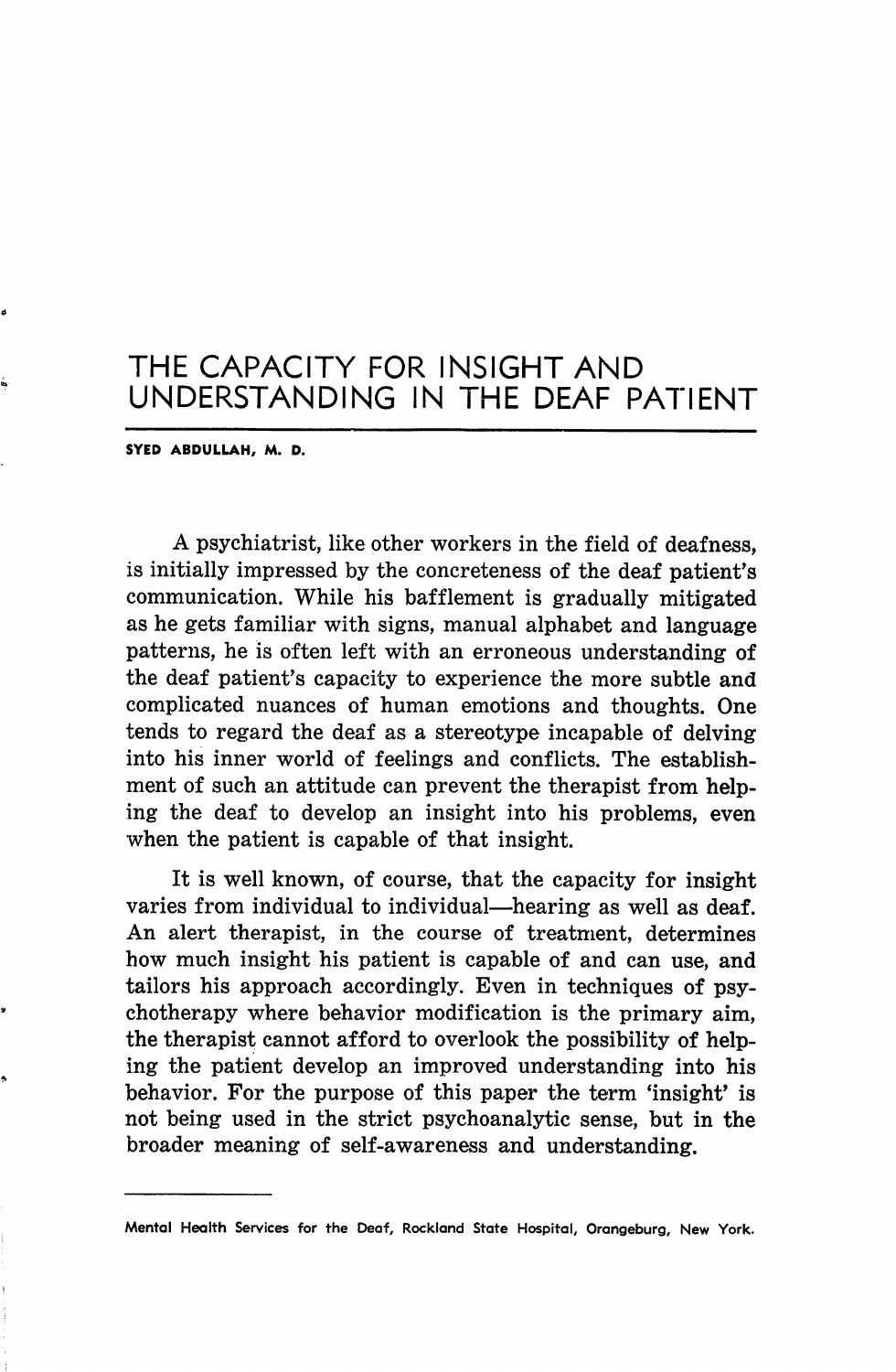The deaf patient, once he warms up to his therapist, can surprise the latter by his potentials if given the time and patience. This process of warming up is crucial in the psy chotherapy of the deaf emotionally disturbed person. This warming up can come only if there is a readiness, on the part of the therapist, to empathize with the patient, and to have respect and sensitivity for his problems. The classical analy tic attitude in the direction of cold objectivity is apt to be misconstrued by the deaf as callousness and disinterest. And that would block communication and impede the growth of the therapeutic relationship.

A patient in therapy is known to react fairly accurately to the expectations of his therapist. This is true for the deaf patient also. If his therapist anticipates a superficial level of understanding and limited insight from his deaf patient, that is what he is most likely to get. If he is interested enough to explore and discover, his efforts will not only be fruitful for the patient, but most rewarding and fulfilling to him, too. When a young deaf boy went to visit his mother for a few hours and returned to the hospital depressed and crest-fallen, the incident assumed more meaning when it was noted that he had gone there with a trunk load of clothes. His mother's indif ference to his plea for acceptance back into the fold of the family, a plea made non-verbally but unmistakably, and its effects on his feelings of self-worth, were well brought out when the matter of the packed suitcase and its meaning to the patient were discussed in therapy.

It is granted that the awareness of relationship between behavior and feeling takes a longer time in the deaf and re- (iuires a greater understanding of the patient by the thera pist. But that is where the challenge lies in the psychiatric management of the deaf. This is something beyond the simple learning of the sign language, which is just the beginning and not the end of the understanding of the deaf patient and his problems.

The deaf person, due to his particular handicap, tends to express his inner thoughts and feelings in concrete terms, but the concreteness is more in the  $expression$  of feelings than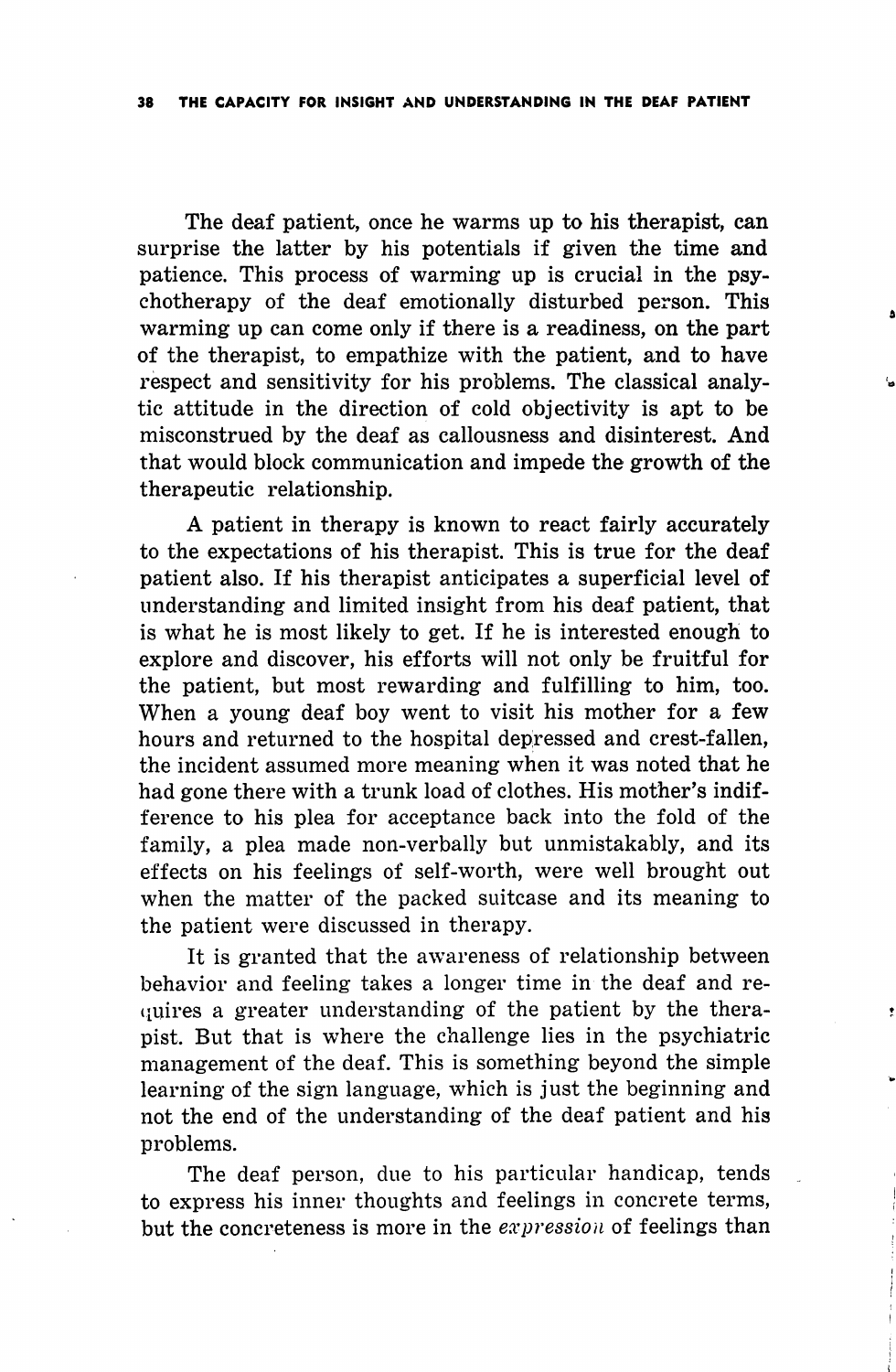in the feelings themselves. The poverty is not so much in the breadth, extent or intricacy of feelings as in the means of expressing them. How often do we hear the phrase, from those with normal hearing and speech, that words fail to express their feelings? To regard all deaf as concrete and limited in the scope and complexity of their emotions, because of their lack of verbal prowess, is, to say the least, anti-therapeutic.

A deaf girl goes home on convalescent care but returns soon thereafter following an attack on her brother-in-law for refusing to buy candy for her. It takes months before she comes out with the rest of the story which adds sense to her apparently bizarre behavior—her brother-in-law's attempts at having sexual intercourse with her. Even if this part of the story is only a product of her imagination, it adds a new di mension to her aggressive outburst and repressed sexual feel ings. The candy that was refused was evidently more than just candy. In the light of this, her behavior becomes more comprehensible.

Understanding the behavior and feelings in terms of con crete expressions and acting out is only half of the therapeu tic undertaking. The other half is the feed-back process. How best to make the deaf aware of his own complexes without becoming too high flown and incomprehensible? This prob lem is faced in dealing with the hearing patient too and a good therapist always takes his patient's capability to under stand into consideration before rushing into interpretations. This is a very tricky job and requires much skill and expe rience on the part of the therapist. With the deaf patient the difficulty is greater but not insurmountable. Here again con sideration has to be given to the individual's readiness and ca pacity to understand before the interpretation is made. As a matter of fact it has to be done at a level of concreteness at which the patient is most comfortable and receptive. For in stance, a young deaf man always managed to create some se vere behavior problem each time arrangements were made for him to leave the hospital, this time jeopardizing the reha bilitation program worked out for him; this in spite of his insistence that the only thing he wanted was to leave the hos-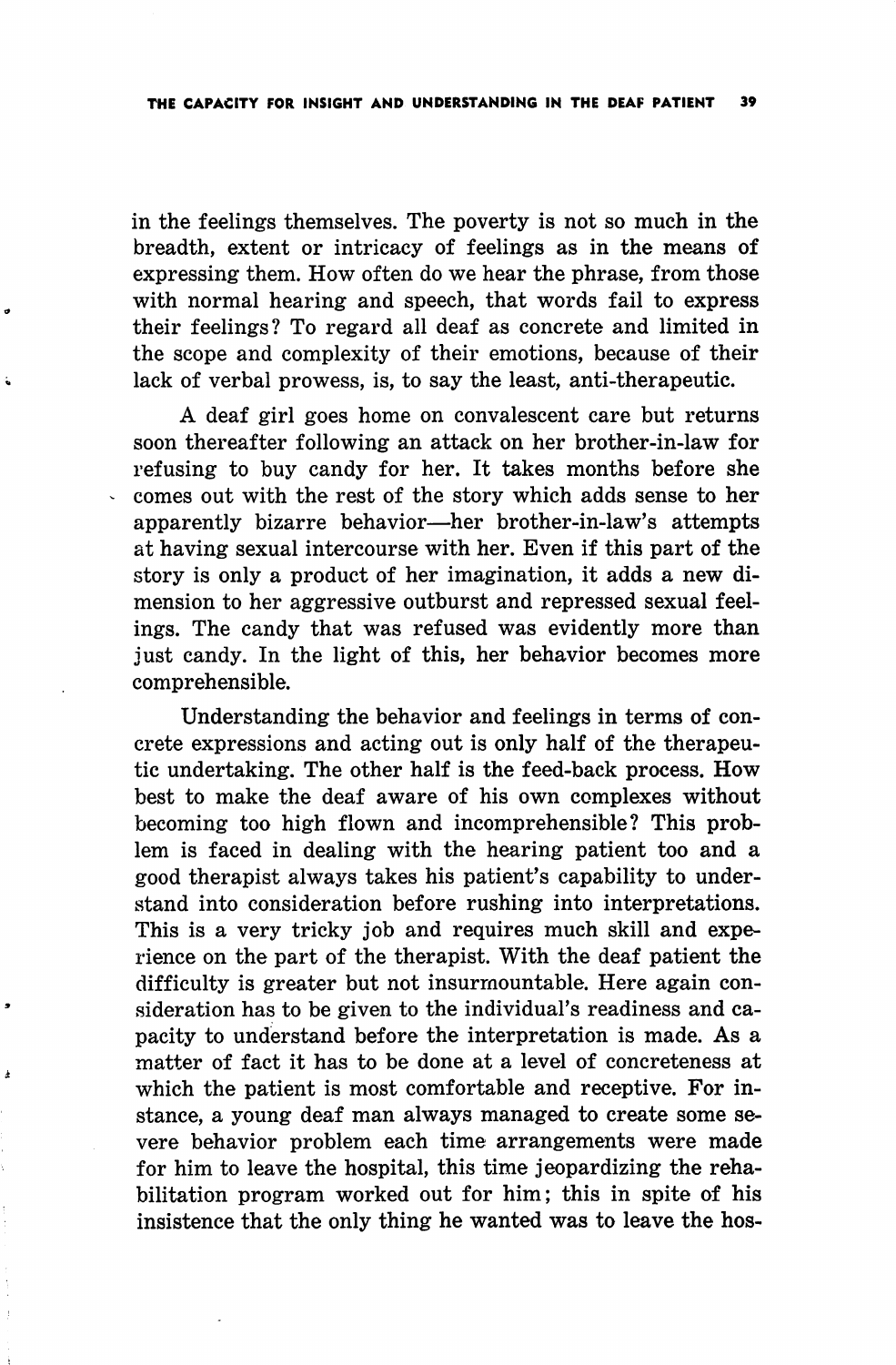## 40 THE CAPACITY FOR INSIGHT AND UNDERSTANDING IN THE DEAF PATIENT

pital. Very painstakingly he was confronted, in terms of the timings of his impulsive behavior, with the possibility that perhaps in fact he did not want to leave the security and structure of the ward's environment, perhaps he was too afraid of the world outside. Once he showed some awareness of his feelings of insecurity it became possible to explore them and give him reassurance and support, but above all, an im proved understanding of his behavior.

 $\pmb{\mathsf{a}}$ 

In the management of the deaf patients at our in-patient as well as the out-patient services the emphasis, of necessity, is on behavior modification. The stresses evoked due to the adiustment difficulties in the hearing world are one of the most common factors in the emotional breakdown of the sus ceptible deaf individual. In the process of bringing about and encouraging more adaptive behavior, attempt is also made to improve the self-image of the individual. For this his active participation in the therapeutic process is sought and he is more and more aware of his own role and responsibility in the social milieu surrounding him. He is helped to see that he has to be more than just a passive recipient of social jus tice and community concern. When there is a breakdown in in terpersonal relationship in the family or at work he has to understand his own contribution to it. In the course of this kind of total approach to his problems the patient starts to relate a great deal of material which opens little windows into his personality and problems—not only for the therapist but also for himself. The behavior changes achieved by this means are not only more lasting but also promote self-awareness and improve his chances of handling his conflicts more effectively with minimal outside help. When a young deaf boy was con fused and angry at his 'loving' grandmother's rejection he was encouraged to go into the genesis of the situation. Per haps he made too many demands on her, perhaps she thought he will never amount to anything and always be a burden on her. In spite of his extremely primitive communication skill, slowly and gradually, he started delving into his own angry and impulsive behavior in relationship to others and its ef fects on their reactions towards him. Although he still has a